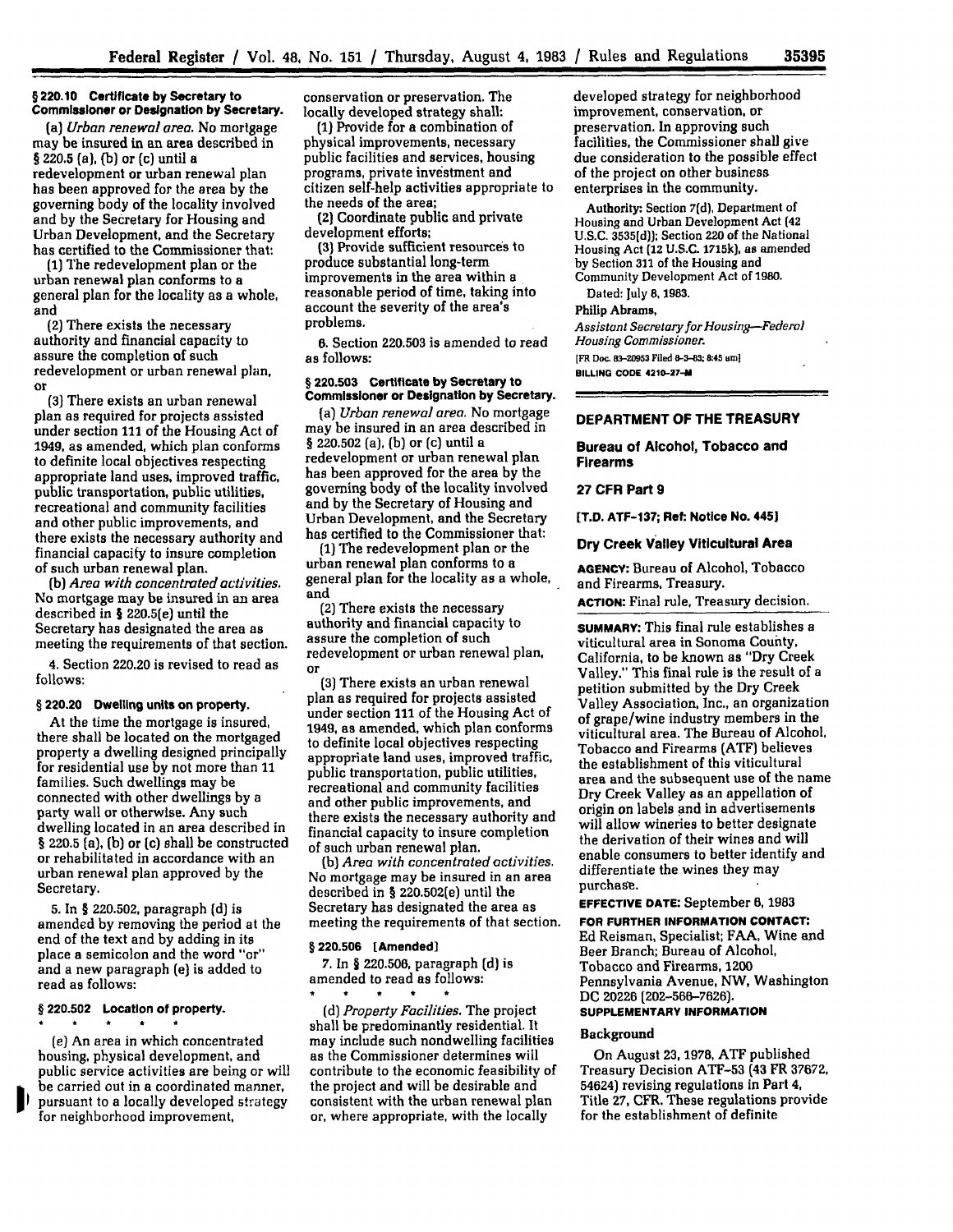viticultural areas. They also allow the name of an approved viticultural area to be used as an appellation of origin on wine labels and in wine advertisements. On October **2, 1979, ATF** published Treasury Decision ATF-60 (44 FR 56692) which amended Title **27,** CFR, by adding a new Part 9 entitled "American Viticultural Areas." This part lists all American viticultural areas approved for use as appellations  $o^c$  origin.

An American viticultural area is defined in §§ 4.25a(e)(1) and **9.11** as a delimited grape-growing region distinguishable **by** geographical features. Any interested person may petition **ATF** to establish a grapegrowing region as a viticultural area. Under the procedures for proposing a viticultural area outlined in **§ §** 4.25a(e){2) and **9.3(b),** a petition must contain historical or current evidence that the proposed area is-

(a) Locally and/or nationally known by the name specified;

**(b)** Encompassed by appropriate boundaries; and

(c) Distinguishable by geographical features (climate, soil, elevation, physical features, etc.) which distinguish its viticultural features from surrounding areas.

**ATF** was petitioned by an organization of grape/wine industry members, the Dry Creek Valley Association, Inc., to establish a viticultural area in north central Sonoma County, California, to be known as "Dry Creek Valley." In response to the petition, **ATF** published in the Federal Register on January 12, **1983,** a notice of proposed rulemaking (Notice No. **445, 48** FR **1315)** concerning the establishment of the Dry Creek Valley viticultural area and solicited written comments from the public.

### **Comments**

No comments were received during the comment period. **ATF** has received no information from any source indicating opposition to the establishment of the Dry Creek Valley viticultural area.

### **Dry Creek Valley Viticultural Area**

*(a) General description. The* viticultural area is located in north central Sonoma County, California, northwest of the town of Healdsburg, in an arm of the Russian River Valley. This valley arm is **16** miles long and **2** miles wide at the widest point. It extends from the Dry Creek/Russian River confluence south of Healdsburg to the Warm Springs Creek/Dry Creek confluence east of the Warm Springs Dam. Approximately **20,500** acres **(32** square miles) of the 80,000 acres **(125** square

miles) encompassed consists of the valley area. The remaining area consists of uplands immediately surrounding and to the west of the valley area.

*(b) Grape-growing.* There are approximately **5,000** acres planted to grapes. This acreage is situated primarily in the valley area. However, several vineyards recently developed in the upland areas are included in this figure. Grapes, primarily of the Zinfandel variety, have been grown in the area since the 1800's. Currently, there are 21 bonded wineries in this viticultural area.

*(c) Name.* The name Dry Creek Valley was documented **by** the petitioner as long being associated, both locally and nationally, with the area specified in the petition. The name is taken from Dry Creek, a tributary of the Russian River, the primary waterway in the viticultural area. Historically, the valley traversed by Dry Creek and the surrounding upland area have been referred to by the name Dry Creek Valley. This is substantiated by excerpts of articles from local and national publications' written **by** 19th Century and contemporary authors. After evaluating the evidence, **ATF** believes the name Dry Creek Valley is the most appropriate name for the viticultural area.

*(d) Geographaical features.* The viticultural area is distinguishable from surrounding areas on the basis of geographical features. It is generally wetter, warmer, and has a longer growing season than the main Russian River Valley to the south. As a result of the moderating effect of fog on temperature, it is generally cooler than the area to the north. The valley area encompassed is distinguished on three sides by contact between the geologically younger alluvial material of the valley with the older indurated rock of the surrounding uplands. The uplands to the west of the valley extend to the watershed limits of the Dry Creek drainage area. Although the adjacent Alexander Valley to the east is viticulturally similar to Dry Creek Valley, these valleys are separated by uplands. The uplands are composed **of** a geologically unique, gravelly material known as Dry Creek Conglomerate which is found no where else in Sonoma County. After evaluating the evidence, ATF believes the above discussed geographical features, singly and in combination, serve to distinguish the Dry Creek Valley viticultural area from surrounding areas.

*(e) Boundaries.* The boundaries proposed by the petitioner are adopted. They differ slightly from those boundaries stated in the notice of

proposed rulemaking because the petition was amended. **ATF** believes these boundaries delineate a grapegrowing region distinguishable by geographical features that is known locally and nationally by the name Dry Creek Valley.

#### Miscellaneous

ATF is approving this area as being viticulturally distinct from surrounding areas. By approving the area, wine producers are allowed to claim a distinction on labefs and in advertisements as to the origin of the grapes. Any commercial advantage gained can only be substantiated by consumer acceptance of Dry Creek Valley wines.

## Paperwork Reduction Act

The provisions of the Paperwork Reduction Act of **1980,** Pub. L. **96-511, 44 U.S.C.** Chapter **35,** and its implementing regulations, **5** CFR Part **1320,** do not apply to this final rule because no requirement to collect information is imposed.

# Regulatory Flexibility Act

The provisions of the Regulatory Flexibility Act relating to an initial and final regulatory flexibility analysis **(5** U.S.C. **603, 604)** are not applicable to this final rule because it will not have a significant economic impact on a substantial number of small entities. This final rule will not impose, or otherwise cause, a significant increase in the reporting, recordkeeping, or other compliance burdens on a substantial number of small entities. This final rule is not expected to have significant secondary or incidental effects on a substantial number of small entities.

Accordingly, it is hereby certified under the provisions of Section **3** of the Regulatory Flexibility Act **(5** U.S.C. **605(b)),** that this final rule will not have a significant economic impact on a substantial number of small entities.

### Executive **Order 12291**

In compliance with Executive Order **12291, ATF** has determined that this final rule is not a "major rule" within the meaning of Executive Order **12291** since it will not result in:

(a) An annual effect on the economy of \$100 million or more;

**(b)** A major increase in costs or prices for consumers, individual industries, Federal, State, or local government agencies, or geographic regions; or

(c) Significant adverse effects on competition, employment, investment, productivity, or on the ability of United States-based enterprises to compete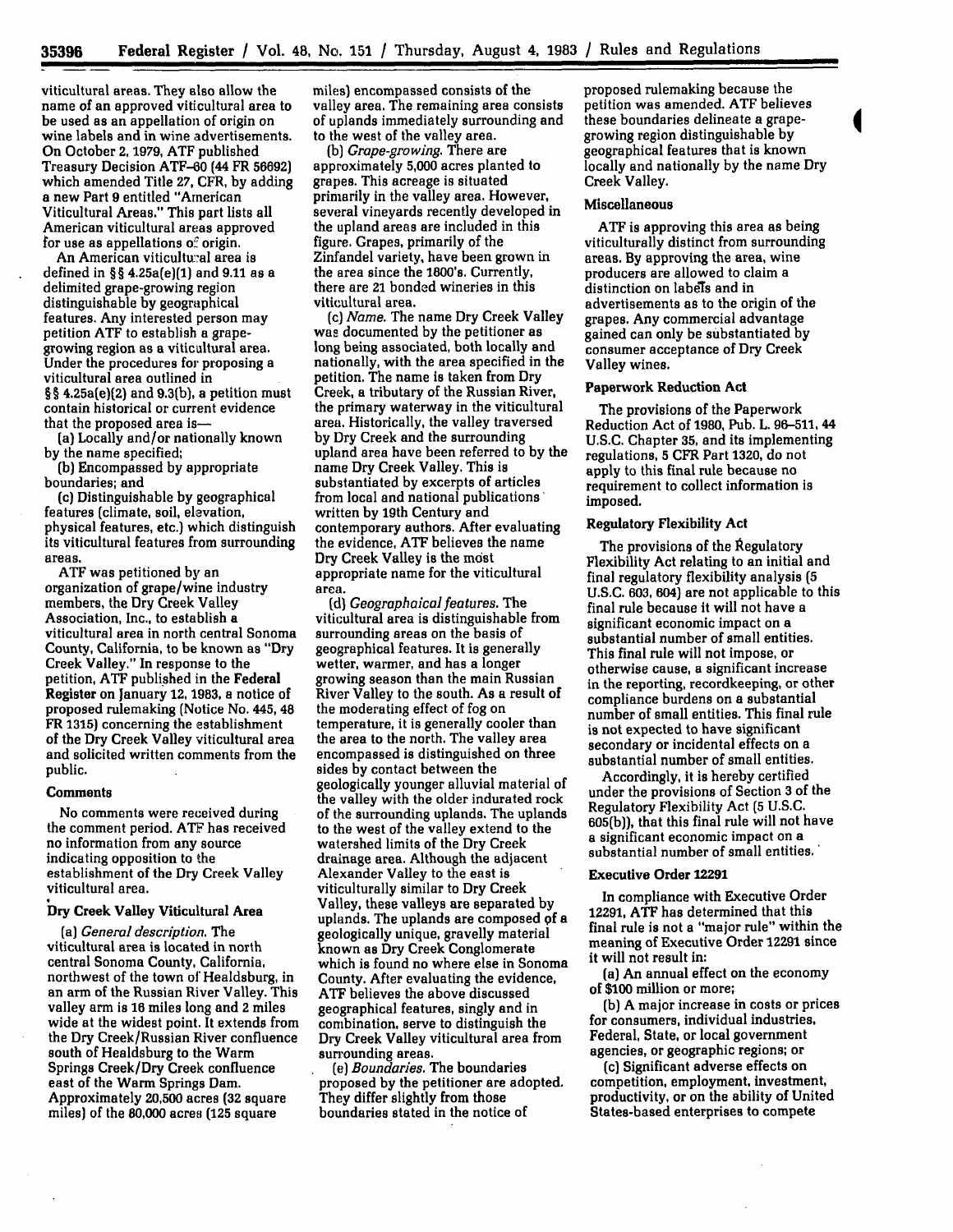with foreign-based enterprises in domestic or export markets.

### **Disclosure**

A copy of the petition and appropriate maps with the boundaries of the viticultural area marked are available for public inspection during normal business hours at the following location:

**ATF** Reading Room, Office of Public Affairs and Disclosure, Room 4405, Federal Building, 1200 Pennsylvania Avenue, NW., Washington, **D.C.**

### Drafting Information

The author of this document is **Ed** Reisman, Specialist; **FAA,** Wine and Beer Branch; Bureau of Alcohol, Tobacco and Firearms.

# List of Subjects in **27** CFR Part **9**

Administrative practice and procedure, Consumer protection, Viticultural areas, Wine.

### Authority

Accordingly, under the authority contained in Section **5** of the Federal Alcohol Administration Act (49 Stat. 981, as amended **(27** U.S.C. 205)), **27** CFR Part 9 is amended as follows:

### **PART 9--AMERICAN VITICULTURAL AREAS**

Paragraph **1.** The table of sections in 27 CFR Part 9, Subpart **C,** is amended **by** adding the title of § 9.64, reading as **follows:**

#### **Subpart C-Approved American Viticultural Areas**

Sec.

# 9.64 Dry Creek Valley.

Paragraph 2. Subpart **C** is amended **by** adding § 9.64, reading as follows:

### **Subpart C-Approved American Viticultural Areas**

 $\bullet$  .

 $\bullet$ **§ 9.64 Dry Creek Valley.**

*(a) Name.* The name of the viticultural

area described in this section is "Dry Creek Valley."

**(b)** *Approved maps.* The appropriate maps for determining the boundaries of the Dry Creek Valley viticultural area are six **U.S.G.S.** topographic maps. They are-

(1) "Geyserville Quadrangle, California-Sonoma County," **7.5** minute series, **1955** (Photorevised 1975);

(2) "Jimtown Quadrangle, California-Sonoma County," 7.5 minute series, 1955 (Photorevised 1975);

**(3)** "Healdsburg Quadrangle, California-Sonoma County," **7.5** minute series, 1955 (Photorevised 1980); (4) "Guerneville Quadrangle,

California-Sonoma County," 7.5 minute series, 1955;

**(5)** "Cazadero Quadrangle,

California-Sonoma County," **7.5** minute series, **1978;** and

**(6)** "Warm Springs Dam Quadrangle (formerly 'Skaggs Springs Quadrangle'), California-Sonoma County," 7.5 minute series, 1978.

(c) *Boundaries.* The Dry Creek Valley viticultural area is located in north central Sonoma County, California. From the beginning point lying at the intersection of latitude line **38** degrees 45 minutes and the east line of Section 4, Township 10 North (T. 10 **N.),** Range 10 West (R. 10 W.) on the "Geyserville Quadrangle" map, the boundary runs-

**(1)** Southeasterly in a straight line to the northeast corner of Section **9.** T. 10 N., R. **10 W.;**

(2) Then southerly along the east line of Section 9 to the southeast corner thereof;

**(3)** Then **S.** 74 degrees, **E. 2,800** feet in a strqight line to the northeasterly tip of a small unnamed lake;

(4) Then **N.** 57 degrees, **E. 2,300** feet in a straight line to the southeast corner of Section 10, T. **10 N.,** R. 10 W.;

**(5)** Then **S.** 16 degrees, **E. 1,800** feet in a straight line to the point on a peak identified as having an elevation of 664 feet;

(6) Then **S.** 55 degrees, **E. 7,900** feet in a straight line to the most northerly point on the northeasterly line of "Olive Hill" cemetery lying on the easterly side of Canyon Road;

**(7)** Then southeasterly along the northeasterly line of "Olive Hill" cemetery to the most easterly point thereon;

(8) Then **S.** 2 degrees, **E. 3,100** feet in a straight line to the poinf in the westerly fork of Wood Creek lying at the westerly terminus of a dirt road;

**(9)** Then southerly **3,000** feet along the west fork of Wood Creek to the point lying 400 feet north of the point on a peak identified as having an elevation of **781** feet;

(10) Then southerly 400 feet in a straight line to the point on a peak identified as having an elevation of **781** feet;

(11) Then **S. 50 /** degrees, **E. 15,500** feet in a straight line to the point lying at the intersection of Lytton Creek and the township line common to T. **9 N.** and T. **10 N.** in R. **9** W.;

(12) Then southerly along the meanders of Lytton Creek to the point of intersection with Lytton Springs Road in T. **9 N.,** R. **9 W.;**

**(13)** Then easterly along Lytton Springs Road to the point of intersection with U.S. Highway **101** (a.k.a. Redwood Highway) on the "Jimtown Quadrangle" map;

(14) Then southerly along U.S. Highway **101** to the point of intersection with an unnamed light duty road (known locally as Chiquita Road) on the "Geyserville Quadrangle" map;

(15) Then easterly along the unnamed light duty road to the point of intersection with an unnamed heavy duty road (known locally as Healdsburg Avenue) on the "Jimtown Quadrangle" map;

(16) Then southerly along the unnamed heavy duty road through the town of Healdsburg to the point of intersection with the Russian River on the "Healdsburg Quadrangle" map;

(17) Then southerly along the meanders of the Russian River to the confluence of Dry Creek;

**(18)** Then west-southwesterly 1,300 feet in a straight line to an unnamed light duty road (known locally as Foreman Lane);

(19) Then westerly along the unnamed light duty road, crossing West Dry Creek Road and passing Felta School, to the point of intersection with Felts Creek on the "Guerneville Quadrangle" map;

(20) Then southwesterly 18,000 feet along the meanders of Felta Creek to the point lying at the intersection of three springs in T. **8 N.,** R. **10** W., approximately **300** feet east from the word "Springs";

(21) Then **S. 58** degrees, W. 15,000 feet in a straight line to the southwest corner of Section **9,** T. **8 N.,** R. 10 W.;

(22) Then northerly along the west line of Sections **9** and 4, T. **8 N.,** R. 10 W., continuing along the west line of Section **33,** T. **9 N.,** R. 10 W. to the northwest corner thereof;

**(23)** Then westerly along the south line of Sections 29 and **30,** T. 9 **N.,** R. 10 W. to the southwest corner of Section **30** on the "Cazadero Quadrangle" map;

(24) Then northerly along the west line of Sections **30** and 19, T. **9** N., R. **10** W. to the northwest corner of Section 19;

(25) Then westerly along the south line of Section **13,** T. 9 N., R. 11 W. to the southwest corner thereof;

(26) Then southwesterly 14,200 feet in a straight line to the northeast corner of Section 20, T. 9 **N.,** R. 11 W.;

**(27)** Then westerly along the north line of Section 20 to the northwest corner thereof;

(28) Then northerly along the east line of Sections **18,** 7, and **6,** T. 9 **N.,** R. 11 W., continuing along the east line of Sections **31, 30, 19, 18,** 7, and 6, T. 10 N., R. 11 W. to the point of intersection with

**35397**